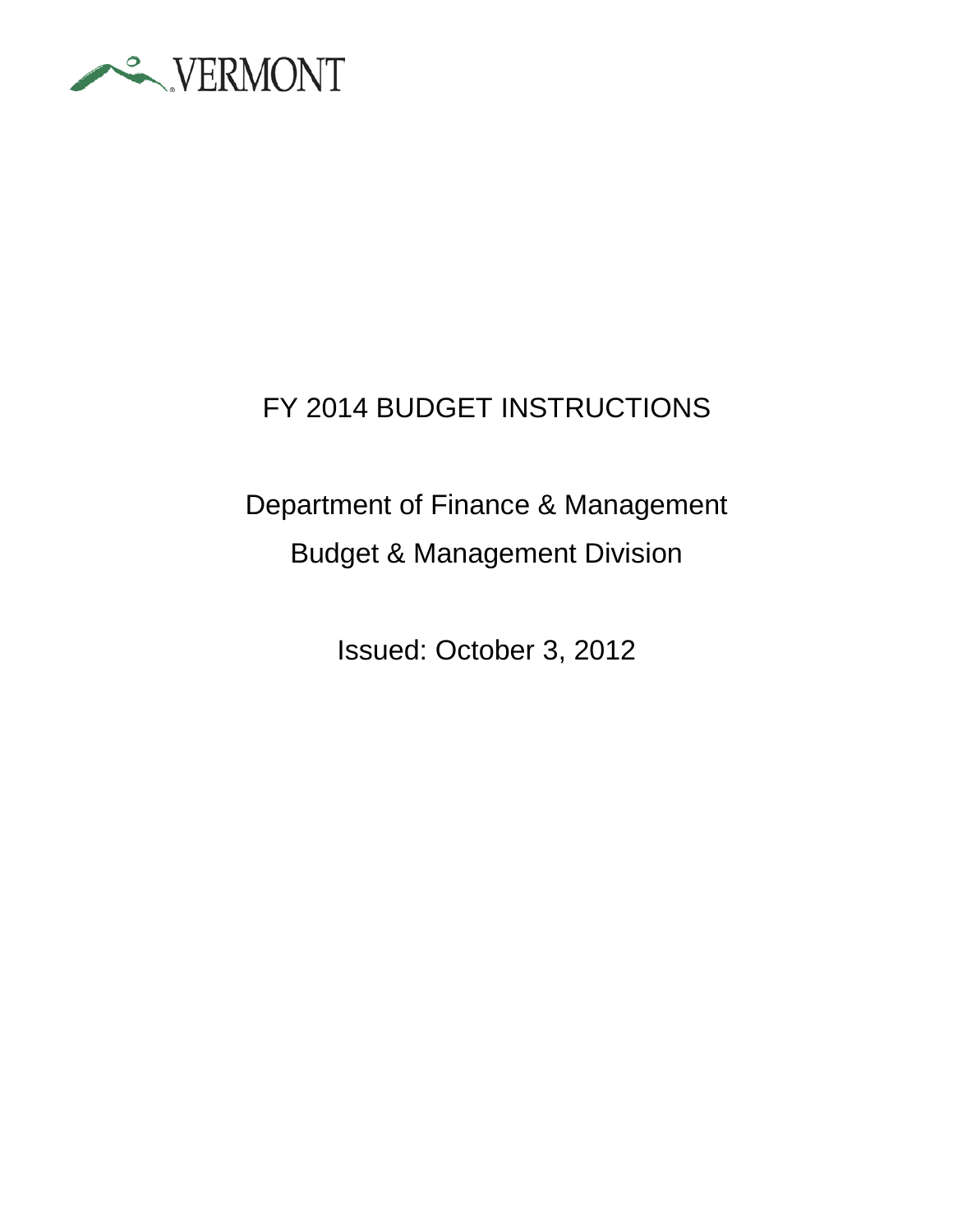| 8. Budget Development Form and Interdepartmental Transfer / Federal Receipts Form (NEW): 8 |  |
|--------------------------------------------------------------------------------------------|--|
|                                                                                            |  |
|                                                                                            |  |
|                                                                                            |  |
|                                                                                            |  |
|                                                                                            |  |
|                                                                                            |  |

#### **Attachments:**

| Attachment A: Strategic Overview/Program Profile/Performance Information13 |  |
|----------------------------------------------------------------------------|--|
|                                                                            |  |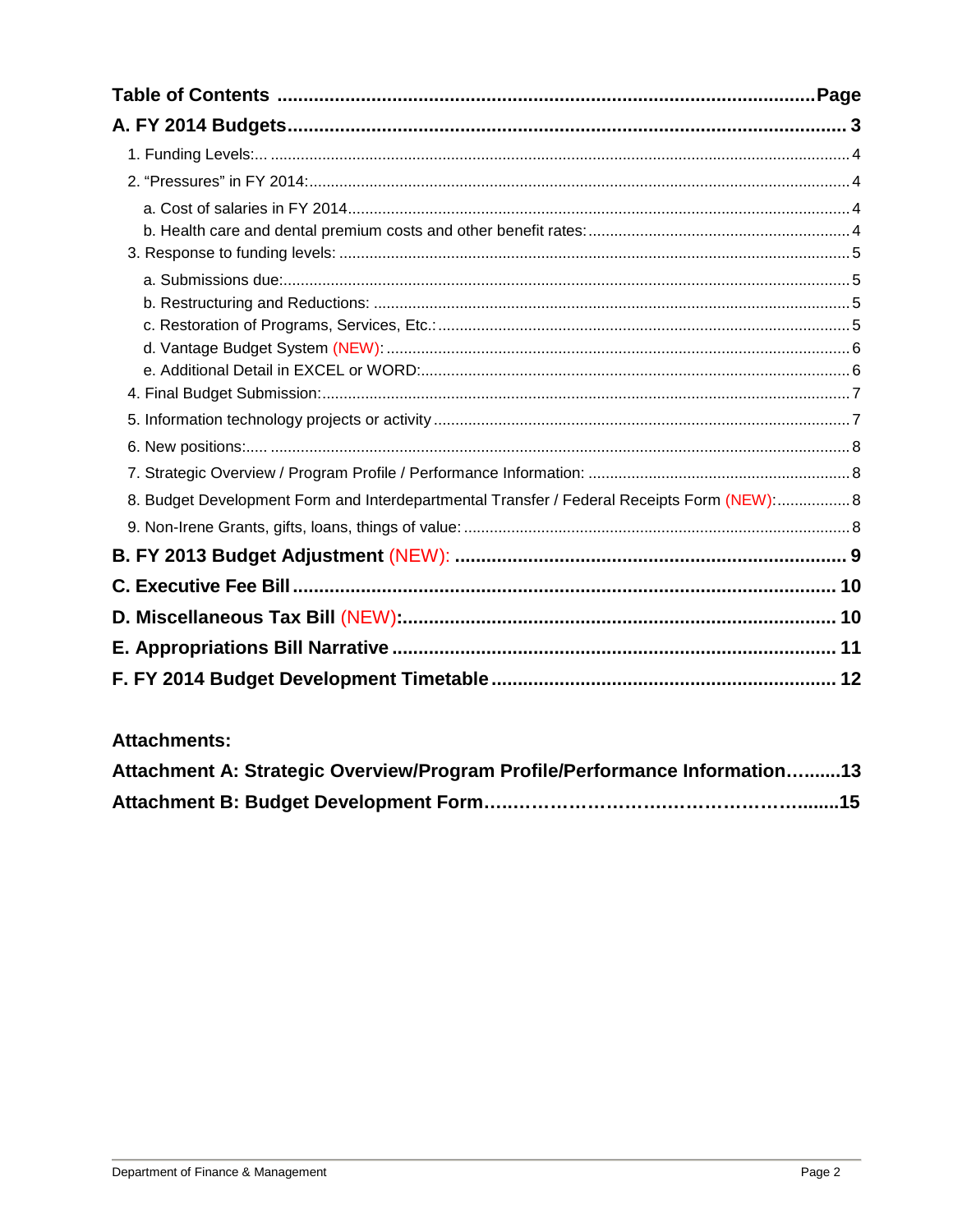## **A. FY 2014 Budgets**

These budget instructions offer guidance in preparing responses to the budgetary challenges facing us in FY 2014 and beyond. They ask for a response to FY 2014 funding targets set at level-funding from FY 2013 General Fund levels, with the expectation that departments will absorb the annualization of the FY 2013 Pay Act. In addition, your Budget submissions, to the degree possible, should be consistent with your Strategic Plan.

Sections E.100.1 and E.100.2 of Act 162 of the 2012 Session (see below) contain new legislative language that envision additional input and transparency in the development of the Governor's budget recommendation. The language mandates additional public participation; the Secretary of Administration's Office is in the process of developing a schedule for such participation, and more details will be forthcoming shortly.

The language also places emphasis on developing a "current services" budget; i.e., "an estimate of what the current level of services is projected to cost in the next fiscal year." As we do every year, in developing the Governor's recommendation, we will identify our current services needs separately from new initiatives. Given the new language, however, we ask that you pay particular attention to the budget instructions (in subsection  $(3)(e)$ ) -identifying current services needs and new initiatives -- as you develop your summary materials for your meetings with Commissioner Reardon. In addition, the new Vantage budget system specifically requires departments to differentiate between their current services budget and new initiatives.

#### *Sec. E.100.1 32 V.S.A. § 306a is added to read:*

*§ 306a. PURPOSE OF THE STATE BUDGET*

*(a) Purpose of the state budget. The state budget, consistent with Chapter I, Article 7 of Vermont's constitution, should "be instituted for the common benefit, protection, and security of the people, nation, or community…" The state budget should be designed to address the needs of the people of Vermont in a way that advances human dignity and equity.*

*(b) Spending and revenue policies will seek to promote economic well-being among the people of Vermont, and foster a vibrant economy. Integral to achieving the purpose of the state budget is continuous evaluation of the raising and spending of public funds by systems of outcome measurement based on indicators that measure success in accomplishing the purposes of the state budget.*

*(c) Spending and revenue policies will reflect the public policy goals established in state law and recognize every person's need for health, housing, dignified work, education, food, social security, and a healthy environment.* 

*(d) As consistent with state law and in conjunction with the federal government, the budget will reflect support for economic development, public safety, transportation, and other infrastructure needs.*

*(e) Revenue measures shall also be based on the principles of sustainability and stability. The administration shall develop budget and revenue proposals as part of a transparent and accountable process with direct and meaningful participation from Vermont residents.*

#### *Sec. E.100.2 PURPOSE OF THE STATE BUDGET*

*(a) Public participation. The administration will develop a process for public participation in the development of budget goals, as well as general prioritization and evaluation of spending and revenue initiatives. This process shall begin by October 1, 2012.*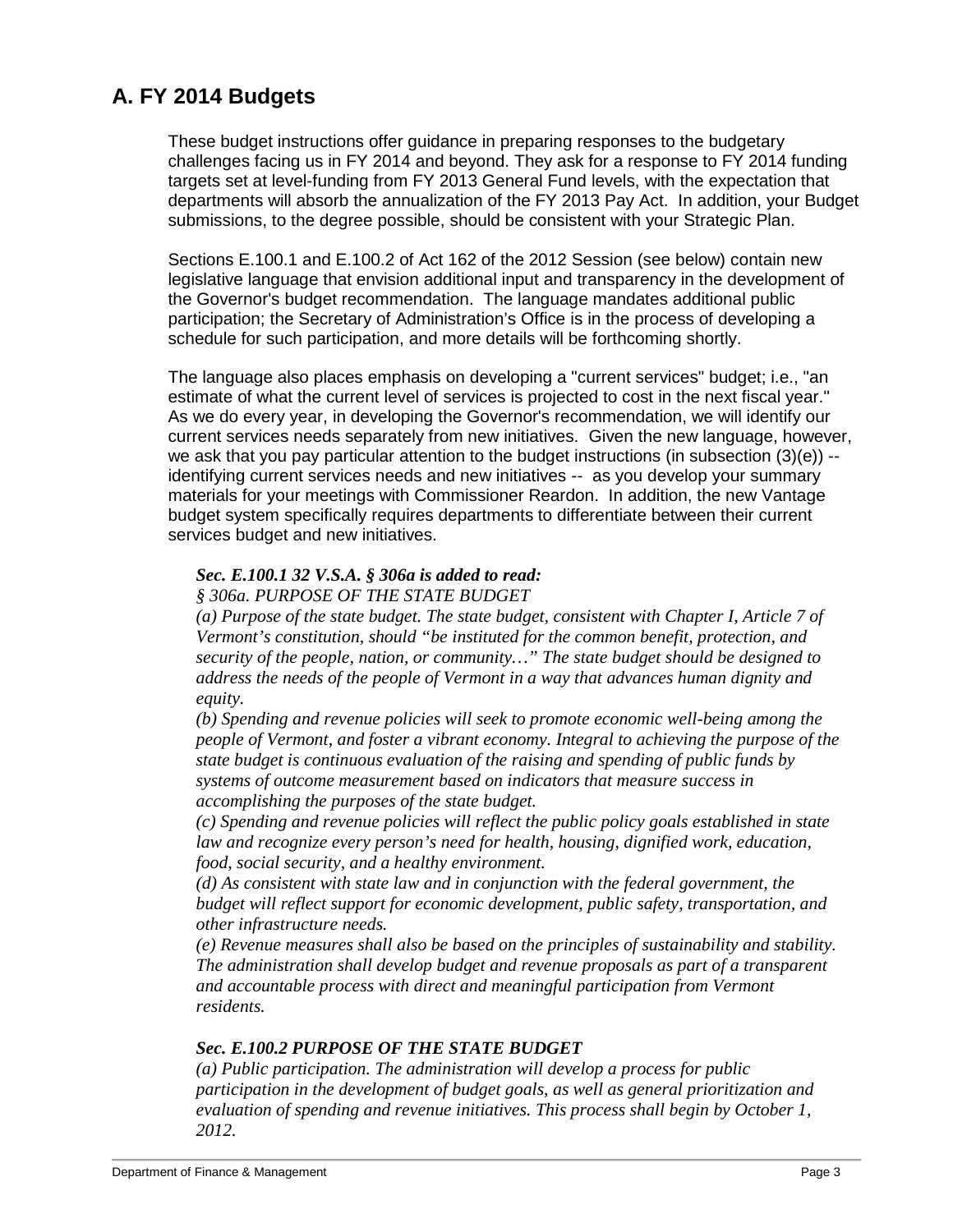Summary Responses must be approved by the Agency Secretary and Commissioner or the exempt head of your Department or Office, and **must be submitted electronically to the Governor, through the Secretary of Administration using the mail folder (**[adm](mailto:mailtoadm-budget@state.vt.us)[budget@state.vt.us](mailto:mailtoadm-budget@state.vt.us)**) by October 19, 2012.** (See the "FY 2014 Budget Development Timetable" on page 10 for a complete list of due dates.)

#### *1. Funding Levels:*

If you have any questions about your FY 2014 General Fund target amount, please consult your budget analyst. Tobacco Funds must be level funded, and based on your base FY 2013 appropriations, excluding any one-time appropriations. Special fund spending authority should also be level-funded (except where there are known changes in the underlying special fund revenue sources; in that case, consult with your budget analyst).

**Federal funding should be conservatively estimated, cognizant of current Federal actions and prospects. Please be mindful of any potential reductions to your federal grants, and do not assume that all federal reductions will be covered with increased General Funds. Budgeting of any FY 2014 federal spending authority based on the American Recovery and Reinvestment Act (ARRA) should be done only in advance consultation with your budget analyst.** 

All FY 2014 programs, services and activities must be designed to be affordable within these reduced funding levels.

We need to add this note of caution: that depending on how the overall budgetary picture unfolds, **we may have to revisit funding targets**. Further FY 2013 and 2014 adjustments may be necessary based upon revisions to the consensus revenue forecast at the next Emergency Board meeting, unknown federal funding reductions, and other factors.

#### *2. "Pressures" in FY 2014:*

There may be many routine expenditure pressures that must be covered within your funding targets, such as the July 1, 2012 cost of living adjustment, restoration of the salary reduction, and resumption of step increases.. Other potential factors include general inflation; specific cost centers experiencing elevated price increases; other contractual increases; growing caseloads and workload demands; and reductions in federal funding.

#### **a. Cost of salaries in FY 2014**

For the FY 2014 budgets, the Vantage budget system reflects salaries at the June 29, 2013 levels, that is, at levels that incorporates the July 1, 2012 cost of living adjustment, restoration of the salary reduction, and resumption of step increases. Under Vermont's budgeting convention, the salary changes that are expected to take place DURING FY 2014 are handled separately (i.e., under the Pay Act) and are not to be included in your budget request.

#### **b. Health care and dental premium costs and other benefit rates:**

We will centrally install the benefit rates on the Vantage budget system for FY 2014 benefit calculations. We have not yet determined new retirement or benefit rates; at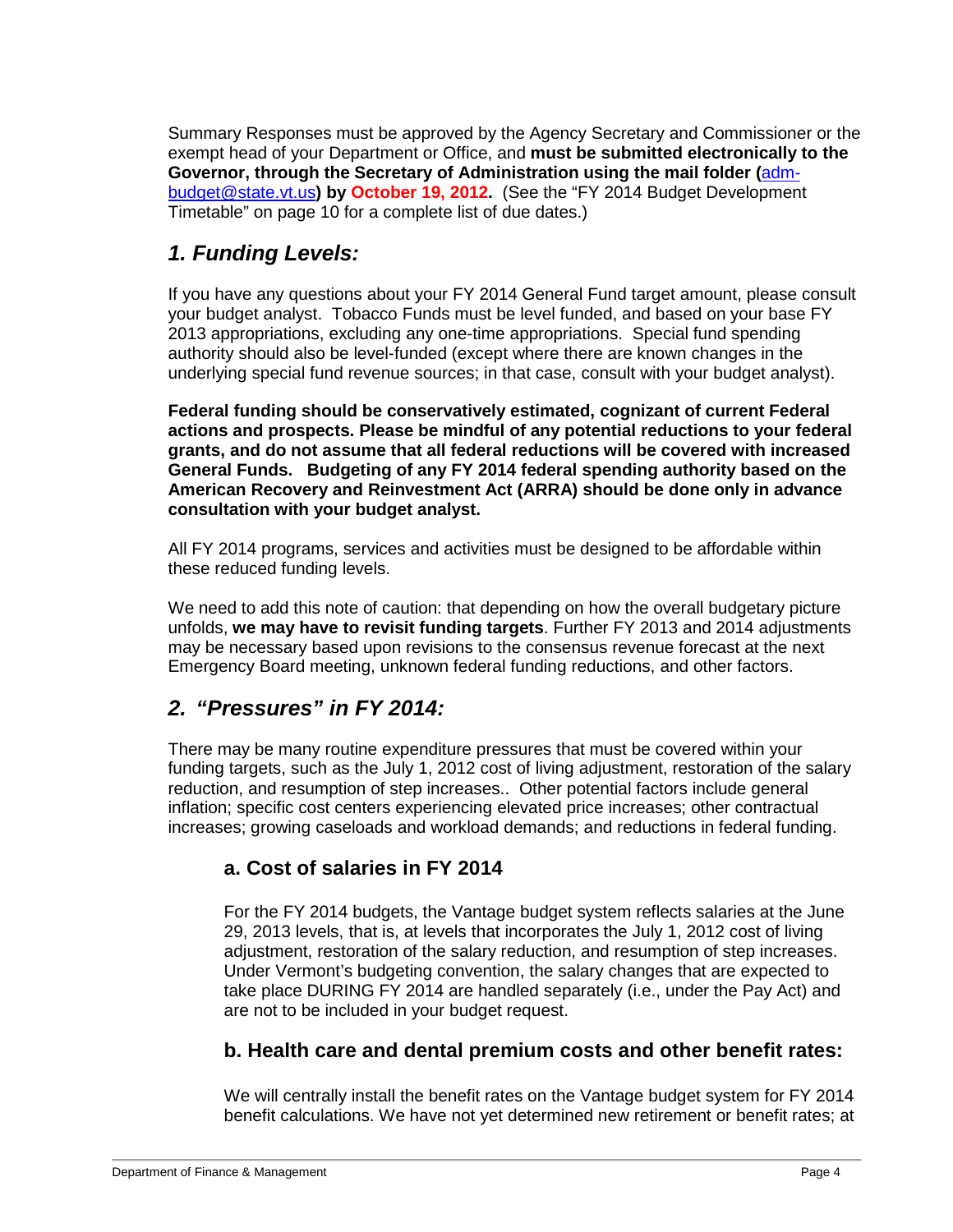this time, assume no change to those rates. We will notify you promptly when the retirement and benefits rates have been determined.

#### *3. Response to funding levels:*

#### a. **Submissions due:**

**Your submissions are due and must be submitted electronically to the Governor, through the Secretary of Administration using the mail folder (**admbudget@state.vt.us) **by October 19, 2012.** Please contact Linda Morse at 828-2376 to schedule meetings with Commissioner Jim Reardon at your earliest convenience. Responses must be approved by the Commissioner or the exempt head of your Agency, Department or Office.

A major focus of your additional documentation should be an explanation of the elimination and/or changes in programs, services, staffing and activities that will be needed in order to function within the FY 2014 funding levels assigned, as defined above.

#### **b. Restructuring and Reductions:**

Please itemize the restructuring, elimination and reductions in programs, services, staffing, activities, etc. necessary to meet the FY 2014 targets.

In developing your budget, elimination and/or reductions to on-going programs may be necessary to achieve base savings sufficient to place the budget on a sustainable path for the future. Any combination of proposals may be considered.

Any elimination and major reduction in programs and services that you propose should receive special attention in your response, as should any required changes in statute, rule and organization, and other legislative actions.

You will probably have to propose reductions in certain areas in order to accommodate increased expenditures in others. Do not propose reductions that you are not able to defend or savings you will not be able to achieve. Simply passing off programs or responsibilities to other entities or levels of government is also neither constructive nor acceptable.

Preference should be given to the elimination of entire program(s) and/or service(s) rather than across-the-board reductions that jeopardize the stability and sustainability of multiple programs and/or services.

Please consider whether any proposed reductions can begin in FY 2013, so that the programmatic changes will be in effect for the entire FY 2014. Please use the FY 2013 Budget Adjustment for this purpose.

#### **c. Restoration of Programs, Services, Etc.:**

Finally, list the order in which you would restore programs, services, etc. if your funding were to increase, and explain your rationale for the prioritization of your list.

Agencies and Departments may shift funding among programs and organizational units to best accomplish their mission and goals, as long as impacts are clearly identified.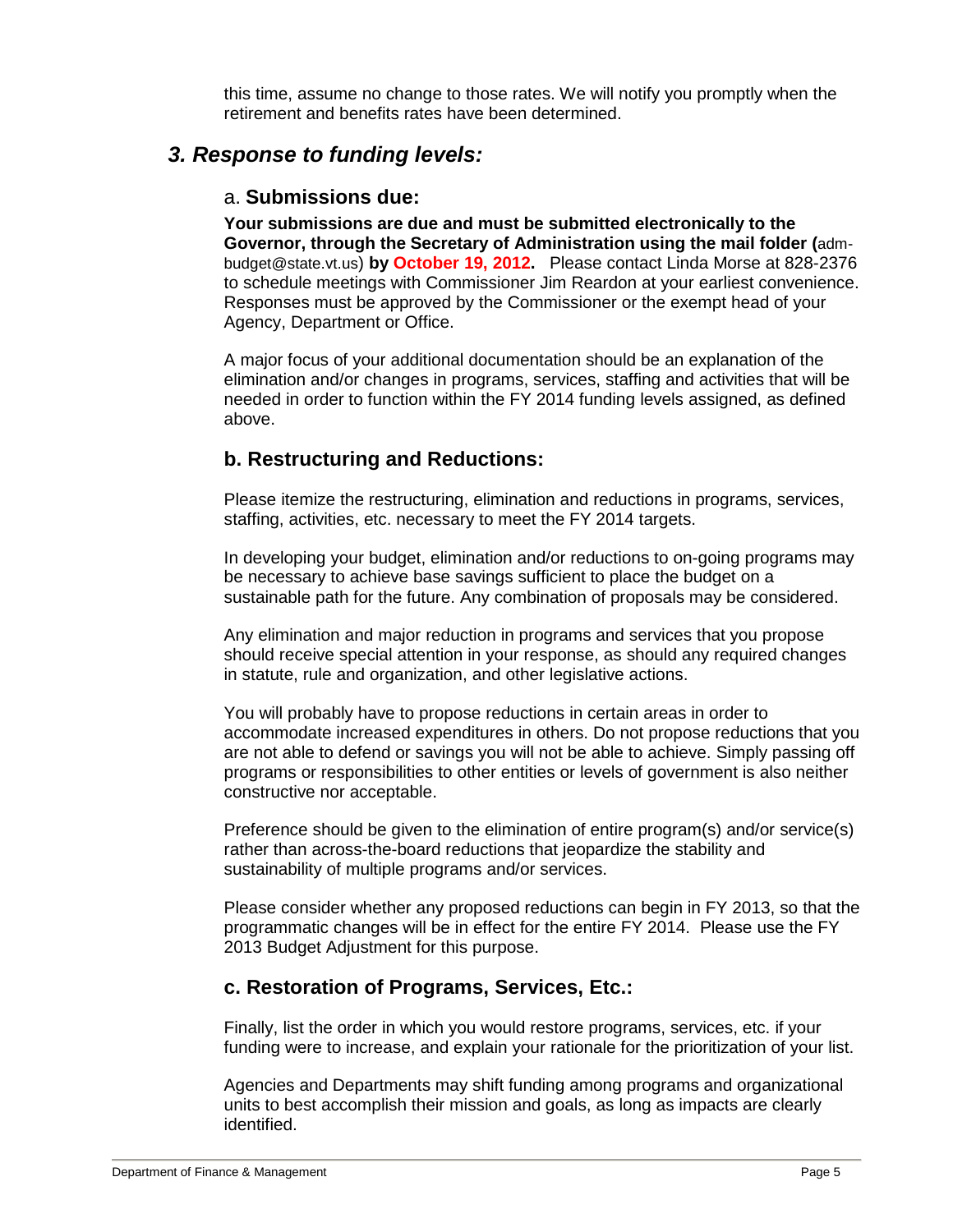#### **d. Vantage Budget System (NEW):**

The Vantage budget system will be in use for the first time during the FY 2014 budget cycle. Vantage system instructions will be distributed at the system training sessions, and will be posted on the Finance & Management website at: [http://finance.vermont.gov/state\\_systems/vantage](http://finance.vermont.gov/state_systems/vantage)

Departments should advance their Vantage budget requests from Stage 1 to Stage 2 in advance of their meeting with the Finance Commissioner, so that their budget analyst can review and distribute the Vantage reports at the Commissioner's meeting.

The Vantage training materials and sessions will identify several aspects of the budget building process that will be different in FY 2014 than they were previously under the BDS system. Department business managers should familiarize themselves with these changes and plan their own budget development process accordingly.

Some examples of these process changes include:

- Personnel data maintained by Budget Office, with consultation to departments;
- Internal Service Fund charges maintained by Budget Office, with consultation to departments;
- "Whole number" budgeting by expense and fund with granular level detail (versus "delta" budgeting under BDS);
- System distinction between "current services" budget and "decision items" (the latter indicating a budget change driven by a proposed policy change).

#### **e. Additional Detail in EXCEL or WORD:**

In additional to the Vantage budget materials, please provide additional detail and backup to your submission in an EXCEL or WORD document addressing the following three issues:

- Upward pressures
- Reductions needed to meet funding targets
- Priority of restoration; rationale of prioritization

A simple format for your response would be the following: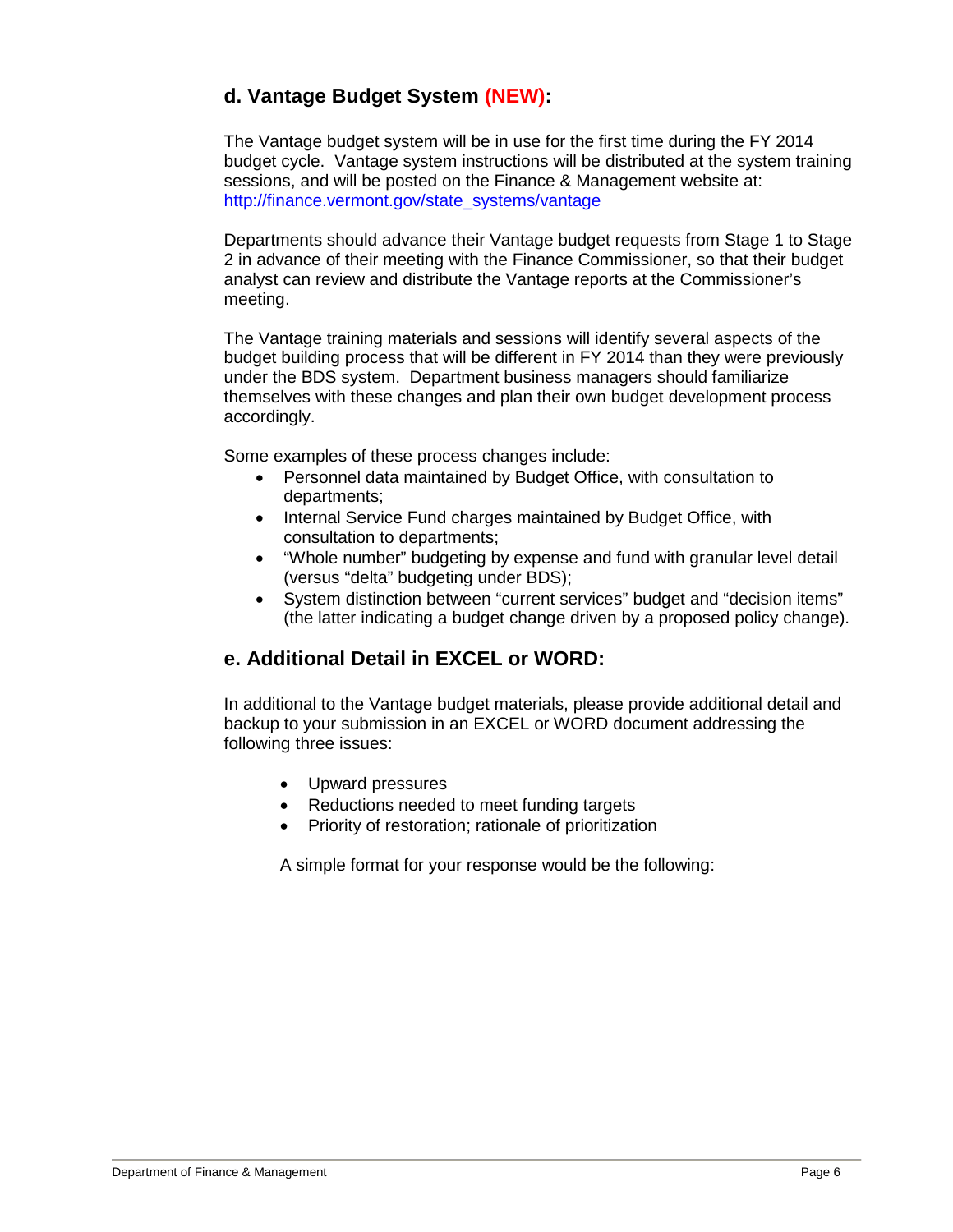### **Funding target: \$**

**Upward pressures that you face**, including the increased due to payroll, growing caseloads, reduced federal funding etc.; and changed or expanded programs, services, activities.

|                                                                                            | \$\$ | Explanation |  |  |
|--------------------------------------------------------------------------------------------|------|-------------|--|--|
| 2.                                                                                         | \$\$ | Explanation |  |  |
| Etc.                                                                                       |      |             |  |  |
| <b>Reductions</b> or eliminations or revisions in programs, services, activities necessary |      |             |  |  |
| to meet target - Please be very specific as to program / service impact.                   |      |             |  |  |
|                                                                                            | \$\$ | Explanation |  |  |
|                                                                                            | \$\$ | Explanation |  |  |
| Etc.                                                                                       |      |             |  |  |

**Restoration** of programs, services, etc. if funding level improves. Rank in order of priority (i.e., 1= first thing to restore / add if more funding is made available). 1. \$\$ Explanation **Explanation** Etc.

The Vantage Stage 2 materials should be complete, consistent, and reconciled to the explanatory materials above, at the time of the meeting with the Finance Commissioner.

#### *4. Final Budget Submission:*

The current target due date for final budget submission is **December 16, 2012**. This date is subject to change; changes to this date will be communicated when known.

Final budgets must be submitted by advancement of your department's budget in Vantage from "Stage 2" to "Stage 3." . Additional materials must be submitted electronically to the Governor, through the Secretary of Administration using the mail folder (**[adm](mailto:mailtoadm-budget@state.vt.us)[budget@state.vt.us](mailto:mailtoadm-budget@state.vt.us)**).

#### *5. Information technology projects or activity*

The Legislature requires all IT activities with a cost of \$100,000 or more be identified through DII as part of the budget submission. It is critical that your budget submissions clearly identify each and every IT activity that is valued at \$100,000 or more. The detail required by DII includes: activity start date, individual year cost for the lifecycle of the activity (up to five years), total project cost, and funding source. This is also a good time to clarify once again that in order to determine whether the threshold has been reached, departments should be including all related costs, which include any vendor contracts or reasonable estimations of those costs, third party software, hardware, services and internal personnel costs. In the past, this requirement has been interpreted, incorrectly, to only include costs over and above staff and related third party and/or

software/hardware/services costs. Our expectation, based on this requirement as set forth in statute, is any such activity meeting or exceeding the threshold that is NOT reported as part of the unified presentation by DII may not be approved.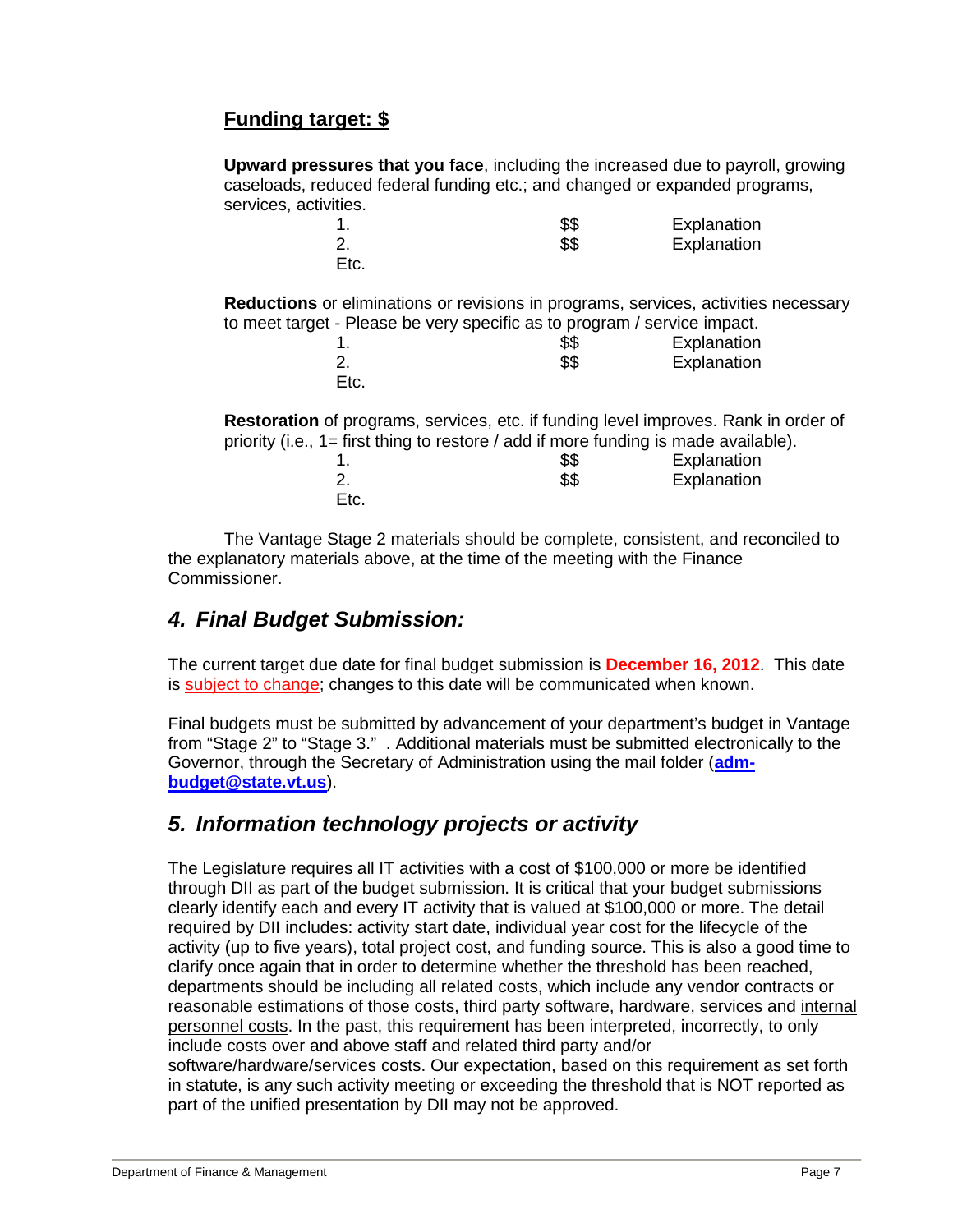If you have questions about whether an activity or project for which you are planning to expend funds meets the criteria to report those projects to DII, you should contact DII Commissioner Richard Boes at 828-4141, or Deputy Commissioner Darwin Thompson at 828-1124.

### *6. New positions:*

No new positions will be considered or approved in the FY 2014 budget process. However, recommendations for the "transfer or conversion" of existing positions may be included for consideration.

## *7. Strategic Overview / Program Profile / Performance Information:*

To meet the "form of budget" requirement in 32 VSA §307(c), your final FY 2014 budget submission must include a strategic overview / program profile / performance information. Instructions for developing this report are included on the form as a separate tab and they are attached (Attachment A).

#### *8. Budget Development Form and Interdepartmental Transfer / Federal Receipts Form (NEW):*

32 VSA §307(b) requires as part of the budget submission detailed information concerning:

- (1) The specific special funds used as receipts in the budget.
- (2) Explanations of interdepartmental transfers, including which Department is the source**. If your funding is reliant on interdepartmental transfers, be sure to coordinate with the source Department.** Do not assume that both Departments have the same expectations. Written funding agreements are recommended.
- (3) Budgeted positions.
- (4) Changes in program funding levels and associated policy changes in the requested budget.

Vantage is configured to meet all four of these requirements; however, departments are responsible for the accuracy of their Vantage entries, and any supplementary, summary, or explanatory information, including the Budget Development Form.

Documentation on Interdepartmental Transfers Receipts and Federal Receipts will now be generated by departments from the Vantage system, and are expected to be completed by departments at the time of the submission of their Stage 2 budget request in late October. These Vantage forms will need to be updated again at the time of the Stage 3 submission of the Governor's Recommended budget.

A blank template "Budget Development Form" to illustrate changes from your FY 2013 appropriation to your FY 2014 request is attached as Attachment B.

#### *9. Non-Irene Grants, gifts, loans, things of value:*

32 VSA § 5 requires that **all new grants, gifts, loans or things of value** with a value over \$5,000 received by the State must be accepted in accordance with the statutory procedure requiring submission to the Joint Fiscal Office through the Governor. (Form AA-1 is the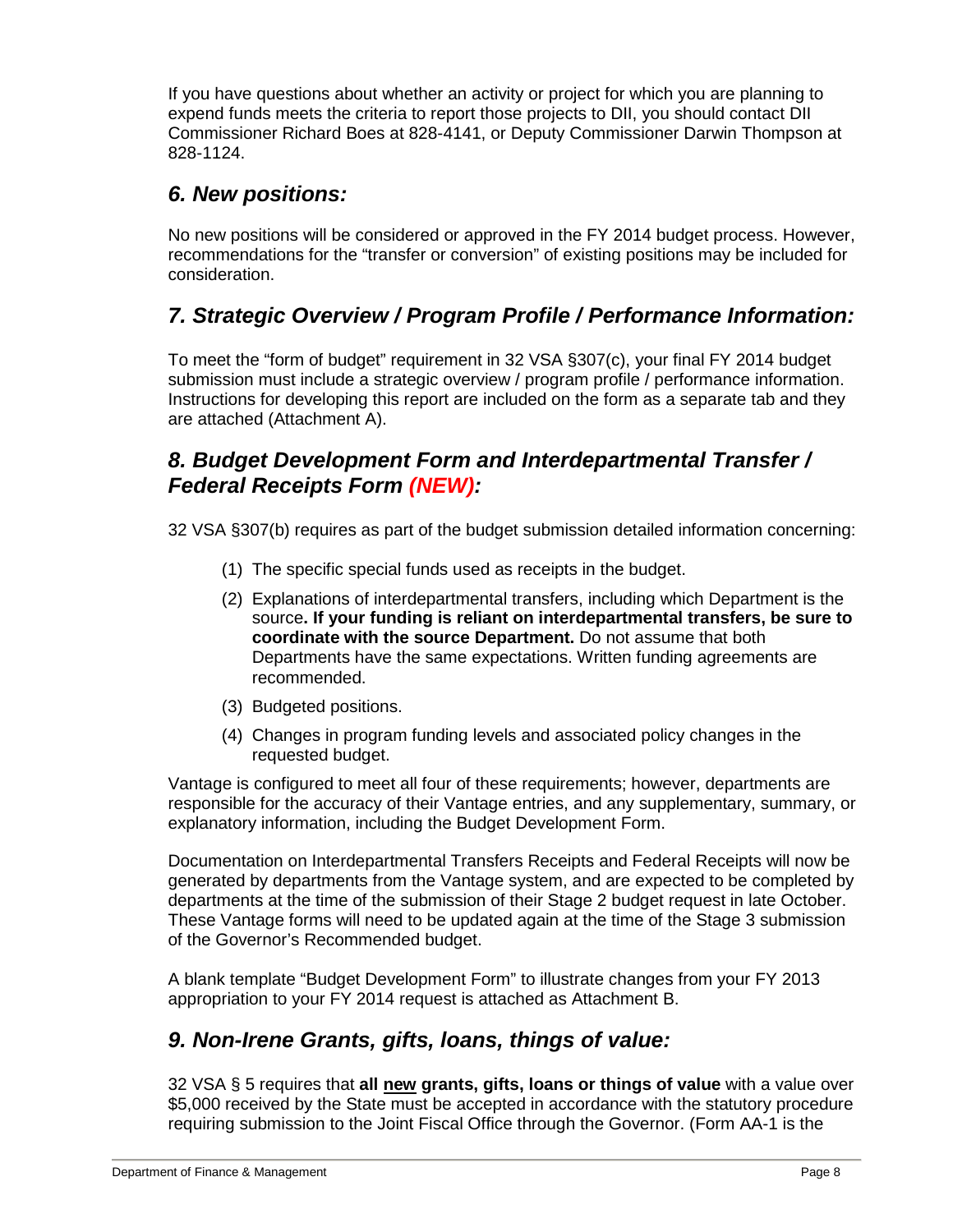administrative vehicle for this submission.) **Including these items in the budget is not a substitute for this process.** However, once duly accepted, grants (on-going revenues and expenditures) should be budgeted in subsequent years.

Please note that items of \$5,000 or less may be accepted, with notice to the Secretary of Administration and the Joint Fiscal Office (see 32 VSA Sec 5(a)(3)).

## **B. FY 2013 Budget Adjustment (NEW):**

We will utilize the most recent FY 2013 revenue forecast approved by the Emergency Board. The budget adjustment process may be considered for extraordinary needs that we have not already identified, and for internal funding changes that cannot be accommodated by administrative means (i.e., appropriation transfers, excess receipts, etc.).

**The first recourse in solving budget issues is to redirect resources within your existing funding.** Please bring to our attention any significant issues you mean to handle in that way, identifying the problem and your solution, and whether Budget Adjustment action (e.g., transfer of funding between appropriations) is required. Any requests for additional spending will have to meet a very high standard of necessity. Prior to consideration of a request, expenditure patterns at the requesting department will be reviewed by your Budget and Management Analyst to ascertain expenditure rates that could have mitigated the need for the request.

We may be using the Budget Adjustment for funding and programmatic changes that can be implemented prior to FY 2014. Please bring to our attention any opportunities to trim funding, reduce or restructure and eliminate program activities in FY 2013, to ease the transition to reductions required by the funding constraints of FY 2014 and future fiscal years. Further FY 2013 adjustments may be necessary based upon revisions to the consensus revenue forecast by the Emergency Board.

Notification of budget adjustment proposals should include a description of the causes of increased or decreased expenditures or receipts, the related actions already taken to contain increased spending, and the proposed remedy. Please consider for possible use against your needs any amounts you may have carried forward from FY 2012 to FY 2013. Your request should cite all specific sections of the FY 2013 Appropriations Act that are affected and include draft language of the changes required. **In addition, your BAA request must be entered into Vantage per the Vantage instructions.**

**Your requests for inclusion in the Budget Adjustment must be submitted electronically to the Governor, through the Secretary of Administration using the mail folder (**[adm](mailto:mailtoadm-budget@state.vt.us)[budget@state.vt.us](mailto:mailtoadm-budget@state.vt.us)**) by October 19, 2012.** Responses must be approved by the Commissioner or the exempt head of your Agency, Department or Office. **Your BAA request must be entered into Vantage at that time per the Vantage instructions.**

We encourage requests for transfers of appropriations or expenditure of "excess receipts" that you can anticipate, which (1) represent on-going expenditures that have repeatedly been handled as excess receipts; or (2) for large amounts, to be presented for the FY 2013 Budget Adjustment. While administrative solutions (i.e., approval by the Commissioner of Finance & Management) remain available for such items that you cannot now predict, we want to utilize the Budget Adjustment more fully for the review and approval process and most certainly for sizeable and potentially controversial transfers or increased expenditures.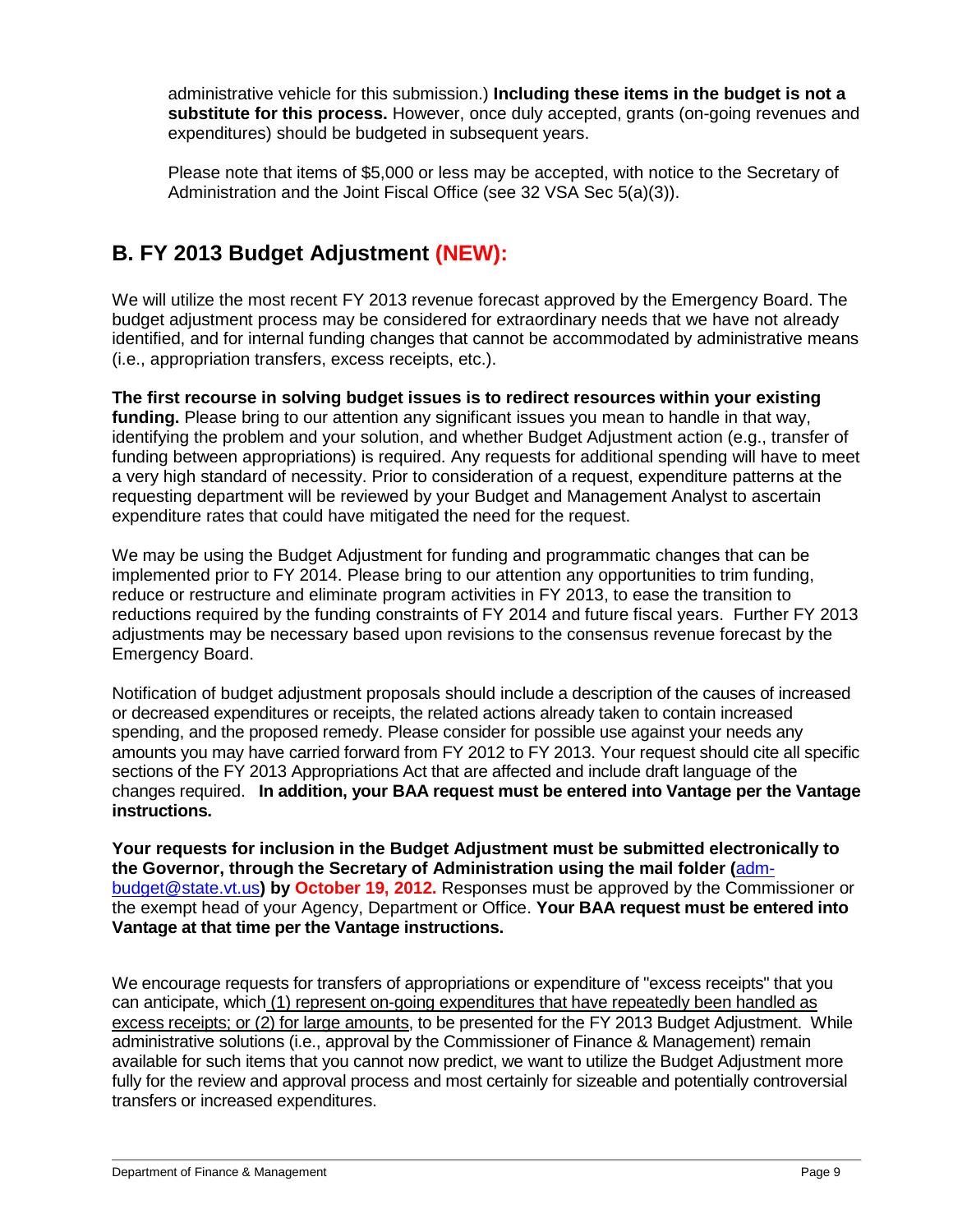New grants should be submitted for approval per 32 VSA § 5. We will send them to the Joint Fiscal Committee separately; **do not include them in the Budget Adjustment as proposed changes to appropriations.**

# **C. Executive Fee Bill**

In our 3-year cycle, the focus of the Executive Fee Bill this year will be in the functional area of "Protection". Other than for emergency situations, only this area of State government will be considered for inclusion in the Fee Bill. Changes in fee legislation might include: new fees, changes to existing fees, reauthorization or termination of fees, re-designating the funds into which the fees are deposited, and clarifications in current statutory authorities to charge and retain fees. Any changes you propose should be designed so that no additional adjustments would be needed at least for three years, when your opportunity to change fees will again occur.

Your fee changes should be consistent with your budget proposals and any fee changes that would create differences from revenue projections based on current fee or charge structures need to receive specific approval from Finance and Management.

Please be sure that ALL fee change proposals are forwarded to our office for inclusion in the Fee Bill, even if the associated programmatic changes were to occur in different pieces of legislation. They may ultimately be rejoined in the other legislation, at the Legislature's discretion.

Proposals should cite the existing statute, showing exactly how it needs to be changed, and provide a strong rationale for the necessity of the change. Any revenue impact should also be clearly shown.

32 V.S.A. §605(d)(2) specifies the justifications deemed acceptable in support of fee requests, and which should accompany the requests. The prime consideration is an analysis or discussion of the relationship between the revenue to be raised by the fee or the change in the fee, and the cost or the change in the cost of the service, product or regulatory function supported by the fee. The underlying premise is that, normally, fees are tied to costs of service; other justifications may be advanced, but they must be clearly supported and grounded in policy considerations. Please contact your Budget Analyst at Budget & Management to discuss any such rationales.

The Legislature has asked that proposals for the Fee Bill be prepared using a specific electronic format which we will send on request. (Contact Otto Trautz at: [otto.trautz@state.vt.us](mailto:otto.trautz@state.vt.us) to request the format.) **Please submit your proposals to Otto Trautz in the electronic format by October 22, 2012.**

### **D. Miscellaneous Tax Bill (NEW):**

Your budget submissions should clearly identify legislative proposals that have tax implications. The submission should include a description of the proposal, a revenue estimate if known, whether your agency or department intends to advance the proposal as part of the Miscellaneous Tax Bill or a separate piece of legislation, and the appropriate contact person at your department. This information will be used to ensure that proper revenue estimates are provided by the Tax Department to the Department of Finance & Management, and ensure the Tax Department is aware of and understands all tax proposals prior to their submission to the Legislature. Please refer any questions to Michael Costa at [Michael.costa@state.vt.us](mailto:Michael.costa@state.vt.us) or 828-0141.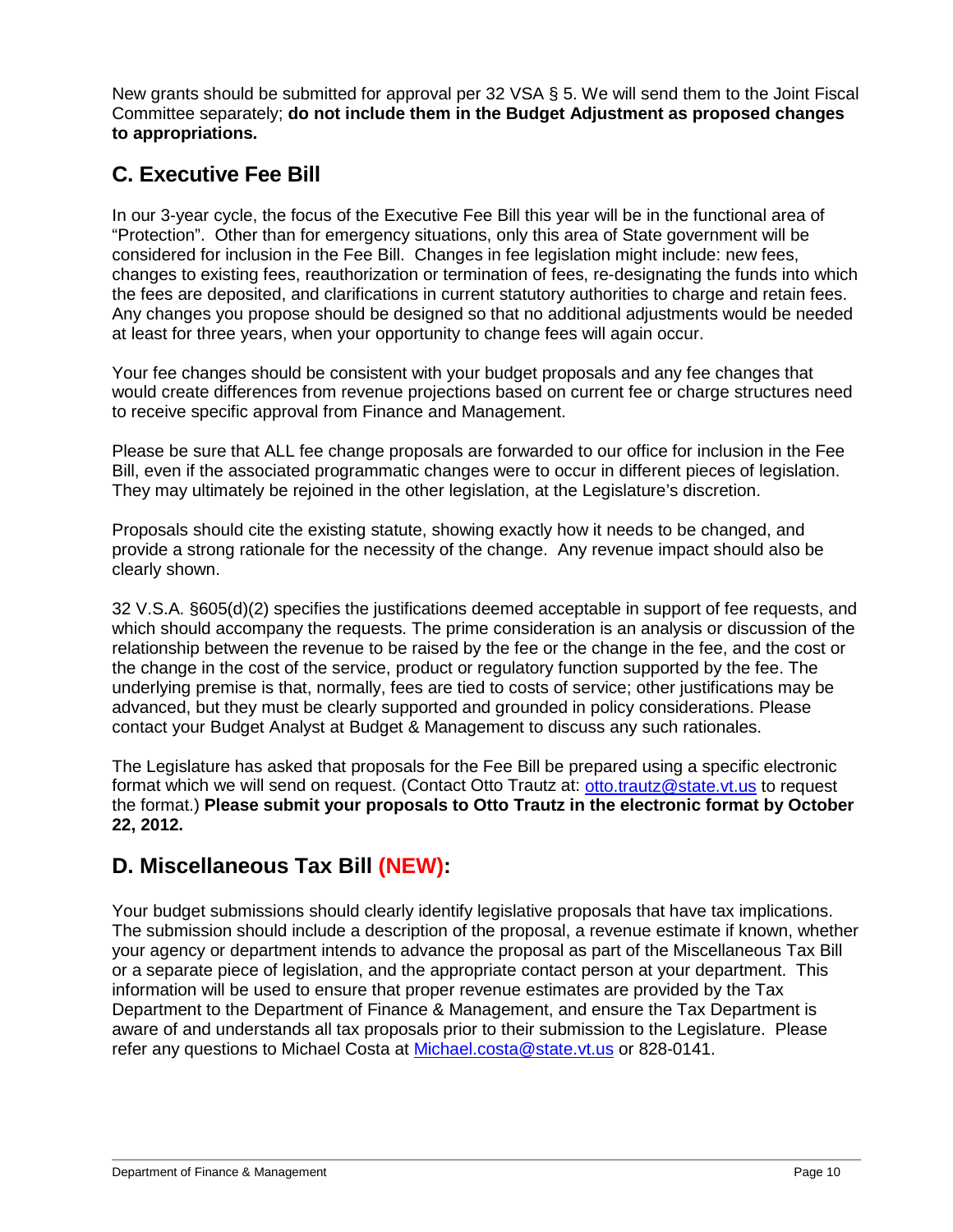# **E. Appropriations Bill Narrative**

Please closely review the verbiage associated with your appropriations or programs in 2012 Act 162 and return a copy of those portions of Act 162, marked up for any changes or deletions. For language to be included in the FY 2013 Budget Adjustment or the FY 2014 Appropriations Bill it must be essential. Any other language should be deleted. [Note that Sec. A.102 (c) of Act 162 states that unless otherwise specified, language in Act 162 is good only for FY 2013.] It is your responsibility to be aware of language from other bills in prior years which may need modification. **Please submit your marked-up narrative portions (hard-copy) to your Budget & Management Analyst by October 19, 2012 for Budget Adjustment language changes and by December 14, 2012 for FY 2014 language.**

[Budget Development Timetable follows on next page.]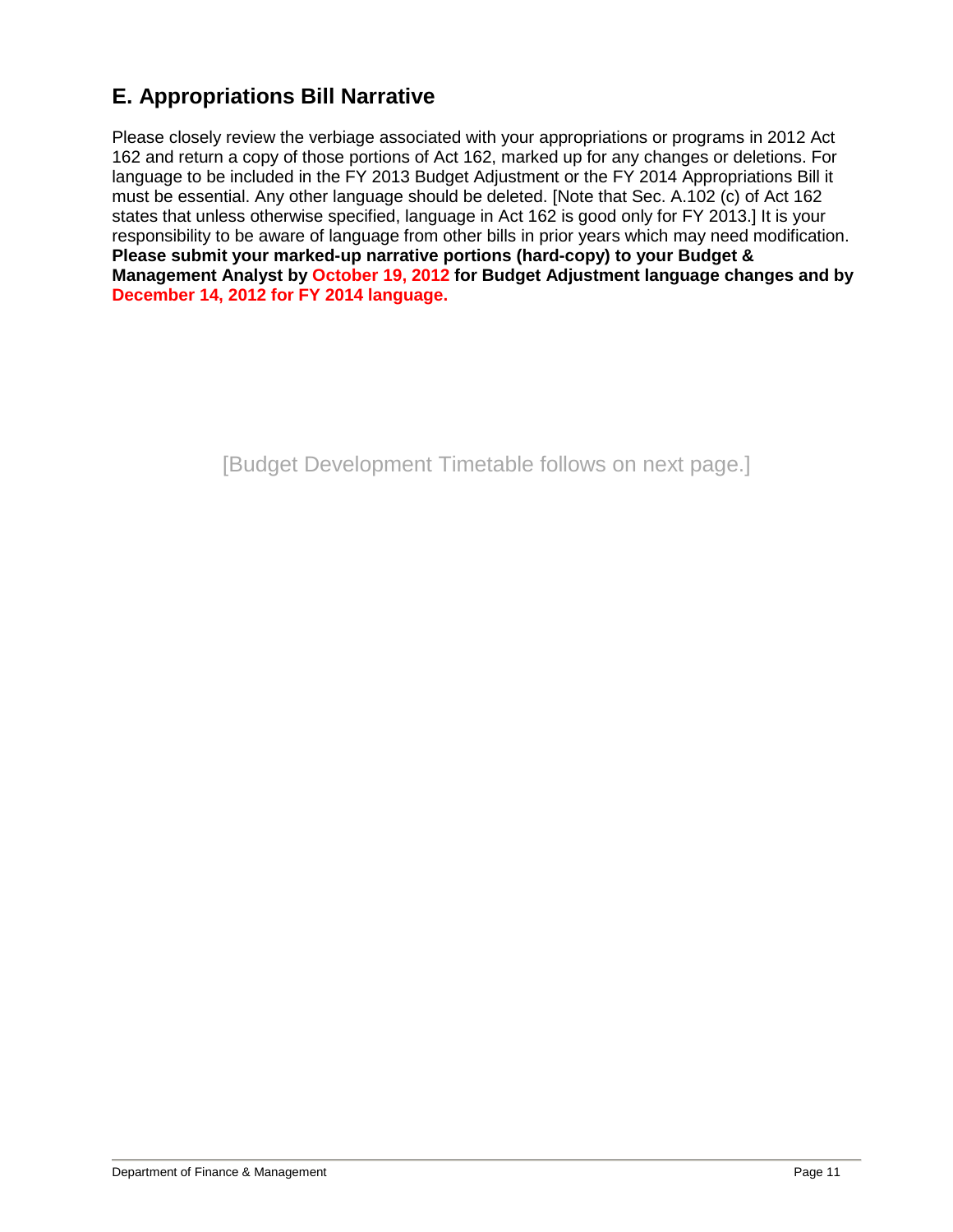# **F. FY 2014 Budget Development Timetable**

The following set of dates may help you plan your tasks in developing the FY 2014 budget. Dates are for planning purposes only and are subject to change; you will be notified of any changes in due dates.

|                    | <b>Due Date</b>                  | <b>Deliverable Description and Comments</b>                                                                                                                                                                                                                                                                                                       |  |  |  |  |  |
|--------------------|----------------------------------|---------------------------------------------------------------------------------------------------------------------------------------------------------------------------------------------------------------------------------------------------------------------------------------------------------------------------------------------------|--|--|--|--|--|
|                    | Sept. 12 - Oct. 9                | Vantage Budget System opens for field departments' development of<br>current services budget, as training is completed                                                                                                                                                                                                                            |  |  |  |  |  |
|                    | <b>Sept. 27</b>                  | Sec. Admin. "Fiscal Year 2014 Budget Process" memo.                                                                                                                                                                                                                                                                                               |  |  |  |  |  |
|                    | <b>Sept. 28</b>                  | FY 2014 Budget Instructions Issued.                                                                                                                                                                                                                                                                                                               |  |  |  |  |  |
|                    | Oct. 19(earlier if<br>possible)  | Summary responses to targets due submitted electronically to the<br>Governor, through the Secretary of Administration using the mail<br>folder (adm-budget@state.vt.us). Vantage budget entries advanced<br>from Stage 1 to Stage 2.                                                                                                              |  |  |  |  |  |
|                    | Oct. 19<br>(earlier if possible) | Summary proposals for FY 2013 Budget Adjustment requests<br>submitted electronically to the Governor, through the Secretary of<br>Administration using the mail folder (adm-budget@state.vt.us),<br>including any language changes necessary for the Budget<br>Adjustment. Vantage budget adjustment entries advanced from<br>Stage 1 to Stage 2. |  |  |  |  |  |
|                    | Oct. 22                          | Executive Fee Bill requests due in electronic format.                                                                                                                                                                                                                                                                                             |  |  |  |  |  |
|                    | Dec. 7                           | Final targets issued by Budget & Management.                                                                                                                                                                                                                                                                                                      |  |  |  |  |  |
| Calendar Year 2012 | <b>Mid-December</b>              | Governor's Budget Adjustment Recommendations compiled and<br>prepared – to be presented to the fiscal committees when the<br>legislature convenes in January.                                                                                                                                                                                     |  |  |  |  |  |
|                    | <b>Dec. 14</b>                   | Narrative sections of Appropriations Bill due at Budget &<br>Management. Vantage entries advanced from Stage 2 to Stage 3 (or<br>earlier if possible); including integrated forms (Interdepartmental<br>Transfer Receipts; Federal Receipts; "Grants Out").                                                                                       |  |  |  |  |  |
|                    |                                  |                                                                                                                                                                                                                                                                                                                                                   |  |  |  |  |  |
|                    | Jan. 9, 2013                     | "The General Assembly shall meet biennially on the first Wednesday<br>next after the first Monday of January." (VT Constitution, Chapter II,<br>Section 7)                                                                                                                                                                                        |  |  |  |  |  |
|                    | TBD - approx mid-Jan.            | Exec Budget Book goes to BGS Print Shop.                                                                                                                                                                                                                                                                                                          |  |  |  |  |  |
| <u>က</u>           | TBD - no later than Jan.<br>29   | Governor's budget address (by 3rd Tuesday of the session - 32 VSA<br>\$306)                                                                                                                                                                                                                                                                       |  |  |  |  |  |
| <b>12</b>          | <b>TBD</b>                       | Exec Budget Book distributed at budget address. Big Budget Book<br>posted to Finance & Management's website.                                                                                                                                                                                                                                      |  |  |  |  |  |
| CY <sub>2</sub>    | Jan. 15 (on or about)            | Emergency Board revenue estimate (32 VSA §305a) [Note: any<br>changes in Consensus Revenue Forecast will be dealt with after<br>Governor's Budget Recommendation is submitted.]                                                                                                                                                                   |  |  |  |  |  |
|                    | 1 week prior to<br>testimony     | Strategic Overview / Program Profile / Performance Information,<br>Budget Development Form, - to Appropriation Committees, with copy<br>to Budget & Management                                                                                                                                                                                    |  |  |  |  |  |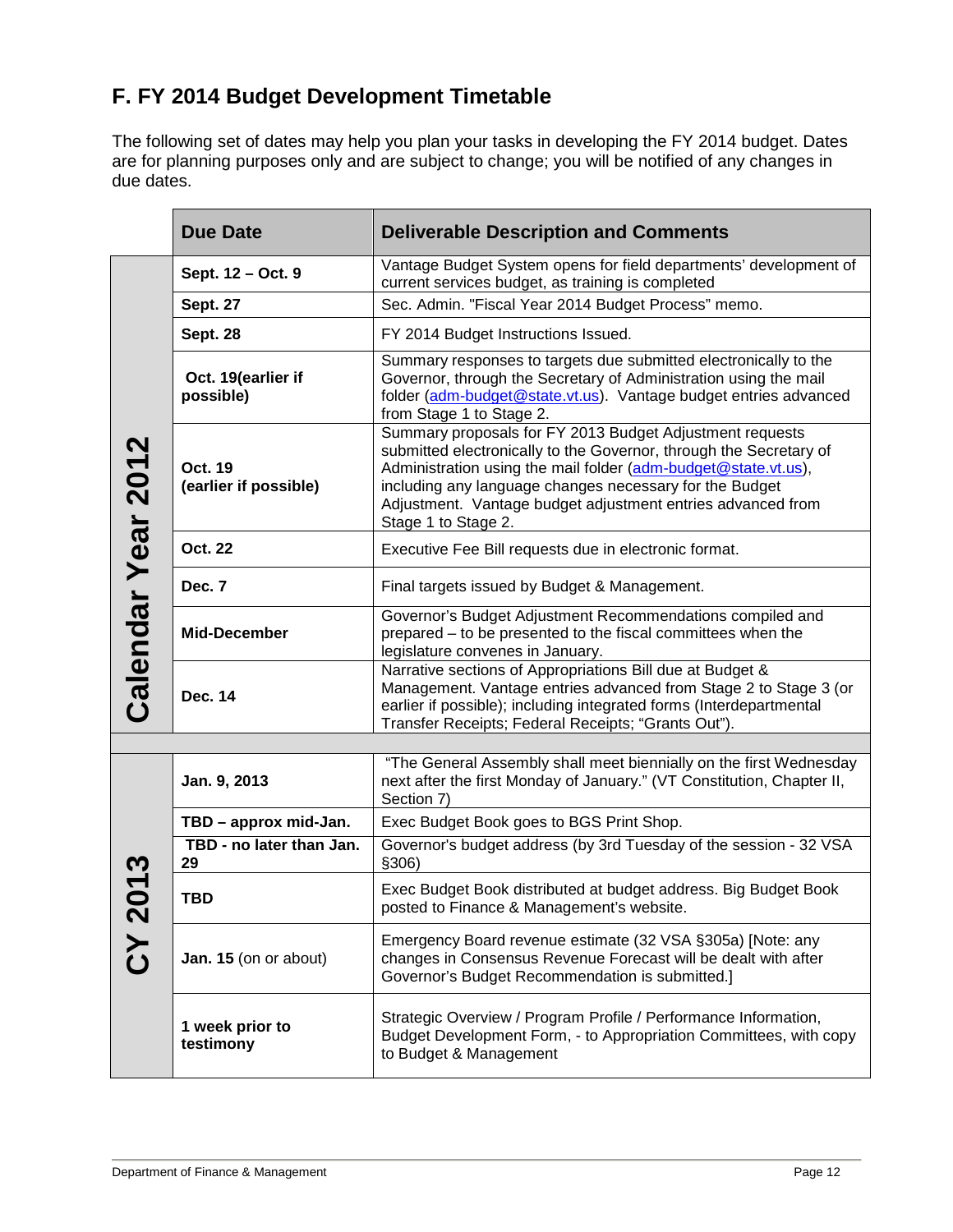#### **FY 2014 Instructions for Strategic Overview / Program Profile / Performance Information**

In order to meet the "Form of budget" requirements of 32 VSA Sec. 307(c), please complete a *Strategic Overview and Program Profile and Performance Information* and as a hard copy product outside of the BDS, and deliver it to the Appropriation Committees one week before testimony with a copy to your Budget Analyst in Budget & Management.

#### **A. Strategic Overview (brief, for all programs):**

- ●Department mission statement: include purpose and goals, and population served. (Note: This might be identical to your Department Mission Statement and information entered in the narrative section of BDS.)
- ●List indicators chosen to measure results, impacts and outcomes.
- ●Include quantified data on the extent to which those results, impacts and outcomes are being achieved.

#### **B. Program Profile**:

Complete the FY2014 Department Program Profile spreadsheet which lists each of your programs (sets of strategies and activities) established to carry out the Department's mission, purpose and goals; showing expenditures (GF, TF, Fed Funds and All Other Funds) for past, current and requested budget year.

PLEASE USE THE ATTACHED *Department Program Profile* FORM (Separate Tab) for the program profile. The total funding for programs should equal your total Department funding.

#### **C. Performance Information - in depth, for programs selected for "performance budgeting" treatment:**

If you provide "performance budgeting" information for selected programs, please represent those programs, describing performance in greater depth: (if the measures used in past years are no longer relevant, please contact your budget analyst).

- ●Program results or outcomes statement
- ●Key indicators (to measure results and outcomes)
- ●Baseline performance and story behind it
- ●Strategies (to accomplish results)
- ●Multi-year action plan (to improve performance)
- ●Baseline and performance measures summary table or graph

●Budget request for FY 2014

The overall intent in presenting narrative information to accompany the budget submission is to communicate what outcomes and results are expected from the expenditures (appropriations) authorized by the Legislature, and to what degree they are being attained using various sets of strategies and activities (programs). Budget requests should be developed and justified in this context of results-oriented budgeting and performance-based program review

**The Budget Book generated by the Vantage system will still include the following brief narrative sections provided by each Department:** Department Mission Statement; Description of Appropriations, Divisions, & Programs; and Appropriation Key Budget Issues (as needed to explain the budget request). Agency-level narratives will still consist of Agency Mission Statement; and Description of Departments in Agency

**Please adhere to the guidelines provided for presenting the** *Strategic Overview and Program Profile and Performance Information* **and submit them as a hard-copy, delivered to the Appropriation Committees one week before testimony, with a copy to your budget analyst in Budget & Management.**

Thanks for your cooperation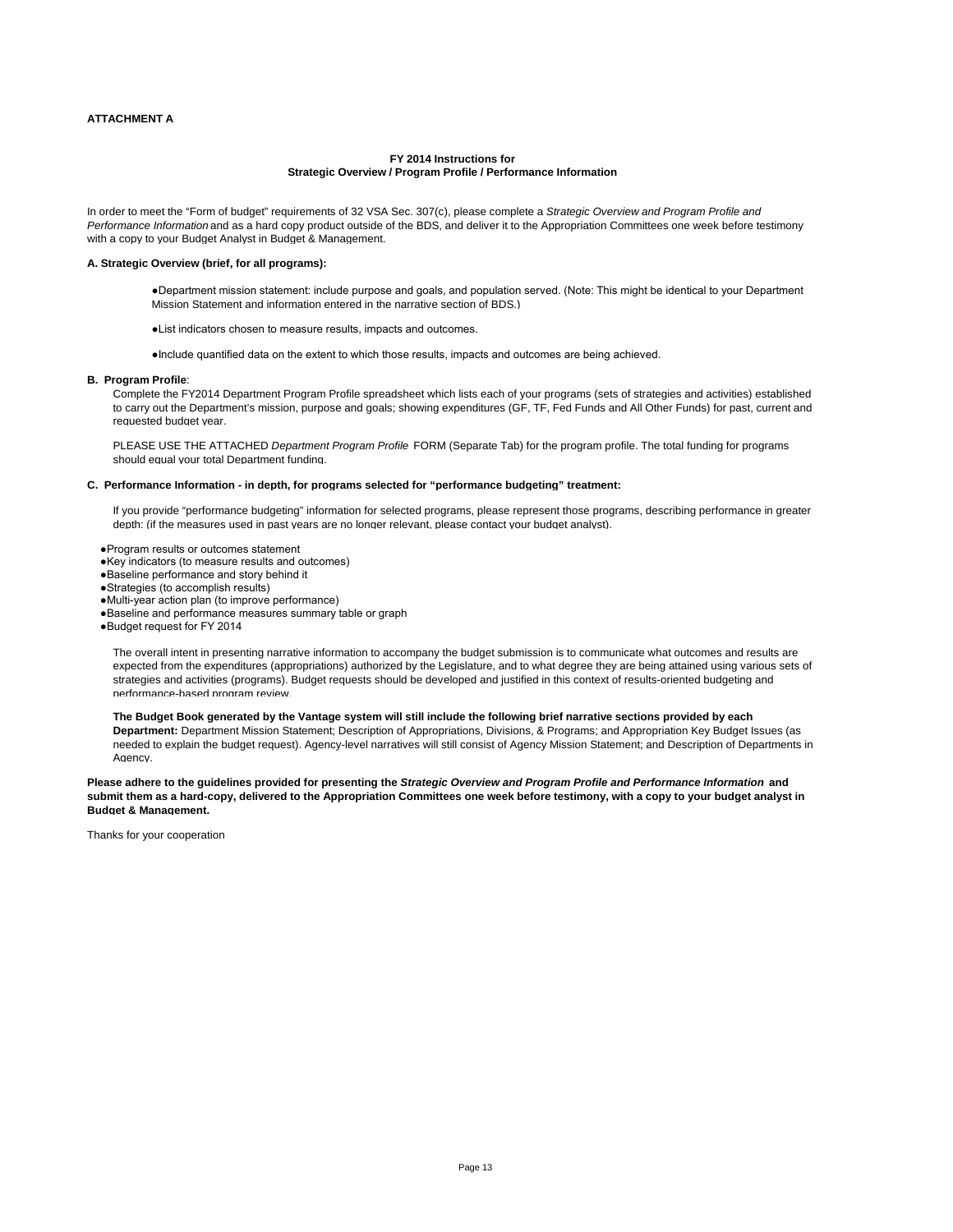|                                   |                                                 |         | <b>FY 2014</b> |                         |  |            |             |            |             |  |
|-----------------------------------|-------------------------------------------------|---------|----------------|-------------------------|--|------------|-------------|------------|-------------|--|
| <b>DEPARTMENT PROGRAM PROFILE</b> |                                                 |         |                |                         |  |            |             |            |             |  |
|                                   |                                                 |         |                |                         |  |            |             |            |             |  |
| <b>DEPARTMENT:</b>                |                                                 |         |                |                         |  |            |             |            |             |  |
|                                   |                                                 |         |                |                         |  |            |             |            |             |  |
|                                   |                                                 |         |                |                         |  |            |             |            |             |  |
|                                   | Name and brief narrative description of program |         |                | Spec F (incl            |  | All other  | Total funds | Authorized | Amounts     |  |
|                                   | (not to exceed 2 sentences for each)            | GF \$\$ | <b>TF \$\$</b> | tobacco) $$$  Fed F $$$ |  | funds \$\$ | \$\$        | positions  | granted out |  |
|                                   |                                                 |         |                |                         |  |            |             |            |             |  |
|                                   |                                                 |         |                |                         |  |            |             |            |             |  |
| FY 2012 expenditures              |                                                 |         |                |                         |  |            |             |            |             |  |
| FY 2013 estimated expenditures    |                                                 |         |                |                         |  |            |             |            |             |  |
| FY 2014 budget request            |                                                 |         |                |                         |  |            |             |            |             |  |
|                                   |                                                 |         |                |                         |  |            |             |            |             |  |
|                                   |                                                 |         |                |                         |  |            |             |            |             |  |
| FY 2012 expenditures              |                                                 |         |                |                         |  |            |             |            |             |  |
| FY 2013 estimated expenditures    |                                                 |         |                |                         |  |            |             |            |             |  |
| FY 2014 budget request            |                                                 |         |                |                         |  |            |             |            |             |  |
|                                   |                                                 |         |                |                         |  |            |             |            |             |  |
|                                   |                                                 |         |                |                         |  |            |             |            |             |  |
| FY 2012 expenditures              |                                                 |         |                |                         |  |            |             |            |             |  |
| FY 2013 estimated expenditures    |                                                 |         |                |                         |  |            |             |            |             |  |
| FY 2014 budget request            |                                                 |         |                |                         |  |            |             |            |             |  |
|                                   |                                                 |         |                |                         |  |            |             |            |             |  |
|                                   |                                                 |         |                |                         |  |            |             |            |             |  |
| FY 2012 expenditures              |                                                 |         |                |                         |  |            |             |            |             |  |
| FY 2013 estimated expenditures    |                                                 |         |                |                         |  |            |             |            |             |  |
| FY 2014 budget request            |                                                 |         |                |                         |  |            |             |            |             |  |
|                                   |                                                 |         |                |                         |  |            |             |            |             |  |
| FY 2012 expenditures              |                                                 |         |                |                         |  |            |             |            |             |  |
| FY 2013 estimated expenditures    |                                                 |         |                |                         |  |            |             |            |             |  |
| FY 2014 budget request            |                                                 |         |                |                         |  |            |             |            |             |  |
|                                   |                                                 |         |                |                         |  |            |             |            |             |  |
|                                   |                                                 |         |                |                         |  |            |             |            |             |  |
| FY 2012 expenditures              |                                                 |         |                |                         |  |            |             |            |             |  |
| FY 2013 estimated expenditures    |                                                 |         |                |                         |  |            |             |            |             |  |
| FY 2014 budget request            |                                                 |         |                |                         |  |            |             |            |             |  |
|                                   | <b>Total Department</b>                         |         |                |                         |  |            |             |            |             |  |
|                                   | FY 2012 expenditures                            |         |                |                         |  |            |             |            |             |  |
|                                   | FY 2013 estimated expenditures                  |         |                |                         |  |            |             |            |             |  |
|                                   | FY 2014 budget request                          |         |                |                         |  |            |             |            |             |  |
|                                   |                                                 |         |                |                         |  |            |             |            |             |  |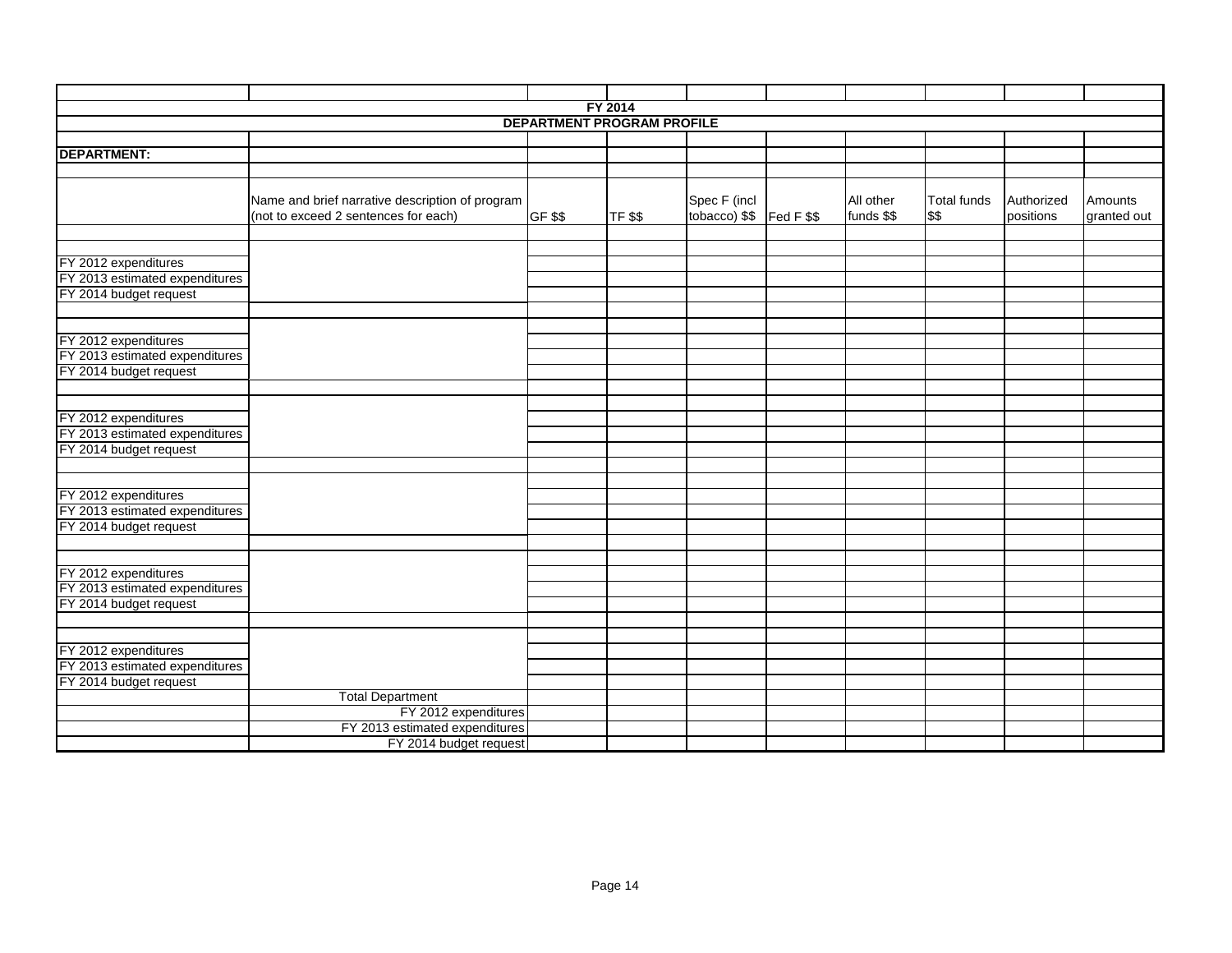#### **ATTACHMENT B**

#### **FY 2014 Instructions for Budget Development Form**

The Appropriations Committees will expect budget presentations clearly outline the increases and decreases from the current (FY13) appropriated amount to the Governor's Recommend (FY14).

To provide a standardized format for showing these changes, please use this *Budget Development Form* spreadsheet to list each appropriation in your Department, with each significant element in that appropriation. We suggest that the "Standard adjustments" (changes to Insurance, VISION/HCM, Fee-for-Space, Retirement, etc.) which are common to most appropriations can be summed on one row. Other unique adjustments or components should be listed as additional rows for each appropriation.

An EXAMPLE (in yellow) shown on the *Budget Development Form* , is only meant to guide your work; please delete it from your finished product.

In addition to the forms, JFO staff requests that you include material, as part of your testimony that describes what the components mean programmatically: e.g., levels of service, grants to community organizations, waiting lists, etc.

**Please submit the** *Budget Development Form* **(with descriptions of components) as a hard-copy, delivered to the Appropriations Committees one week before testimony, with a copy to your budget analyst in Budget & Management.**